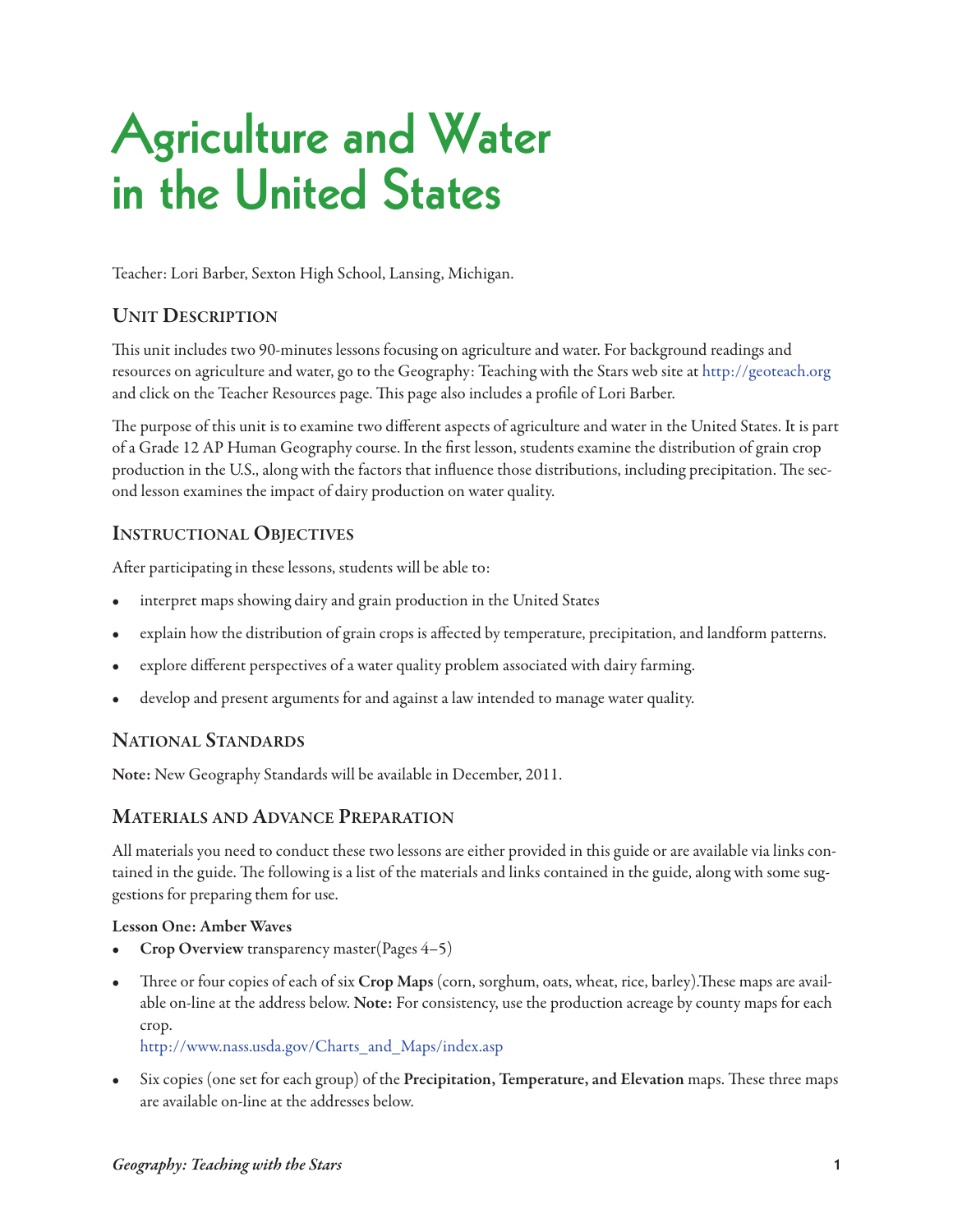United States Geological Survey e Geographic Face of the Nation—**elevation** [http://www.virtualfieldwork.org/MapPing\\_US\\_%26\\_North\\_American\\_Earth\\_Systems/Entries/](http://www.virtualfieldwork.org/MapPing_US_%26_North_American_Earth_Systems/Entries/2009/9/19_THE_GEOGRAPHIC_FACE_OF_THE_NATION_-_ELEVATION.html) 2009/9/19\_THE\_GEOGRAPHIC\_FACE\_OF\_THE\_NATION\_-\_ELEVATION.html

National Atlas: **precipitation** <http://nationalatlas.gov/printable/precipitation.html>

#### National Atlas: **annual Mean Daily Maximum temperature** [http://nationalatlas.gov/printable/images/pdf/climate/max\\_temp\\_6.pdf](http://nationalatlas.gov/printable/images/pdf/climate/max_temp_6.pdf)

Houghton Mifflin [Education Place: USA Average Precipitation and Tem](http://www.eduplace.com/ss/maps/pdf/usclim.pdf)perature http://www.eduplace.com/ss/maps/pdf/usclim.pdf

- **Guiding Questions** transparency (Page 6)
- A copy of the **Map interpretation Worksheet** for each student. (Pages 7–9)

#### Lesson Two: Got Milk?

- A copy of the Milk Cow Map for each student. This map is included in the guide. (Page 11) A link to the source is also provided.
- A copy of the **Map interpretation Worksheet** handout for each student. (Pages 7–9)
- A copy of **Joel Rekas' Decision** handout for each student. (Pages 12-13) (The handout includes four guiding questions for students to use as they read.)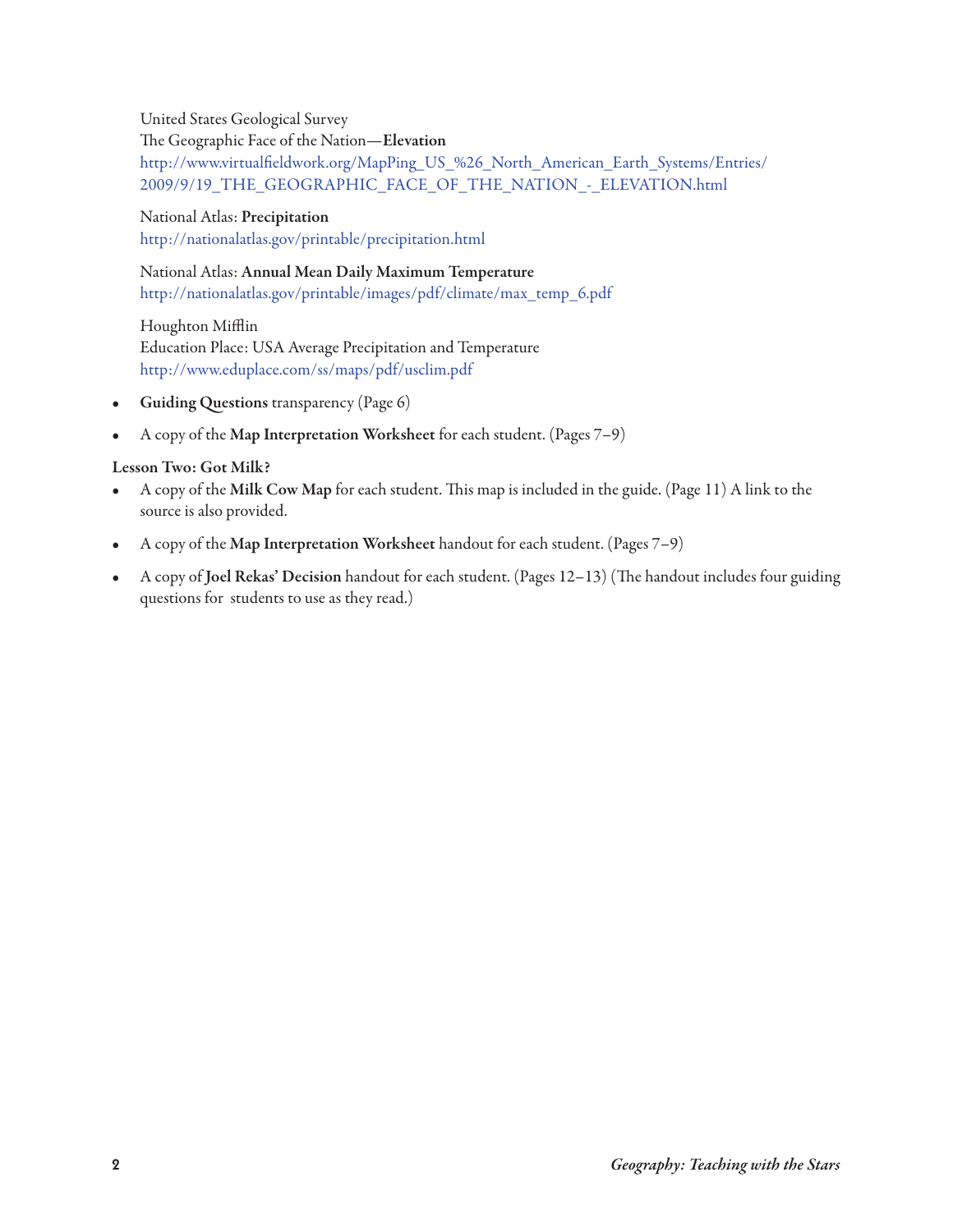### **Lesson One: Amber Waves**

#### **openinG the lesson**

- 1. Indicate that in this lesson, students will examine the general distribution of major grain crops in the United States.
- 2. Project the **crop overview** transparencies on the screen. Take a few minutes to highlight each crop. Encourage students to comment on and ask questions about the information presented.

### **DevelopinG the lesson**

- 3. Divide students into six groups of three or four (one group for each of the six crops included in the lesson). Assign each group to a particular crop and distribute copies of their assigned **crop Map** to the members of each group. Distribute a copy of the **precipitation, temperature, and elevation** maps to each group.
- 4. Project the **Guiding Questions** transparency on the screen. Ask the groups to address the four questions contained on the transparency as they examine their assigned map and prepare their presentation.
- 5. Distribute a copy of the **Map interpretation Worksheet** to each student. Encourage students to use the procedure outlined in the handout to help work through the activity.
- 6. Give the groups between 45 and 60 minutes to complete their analysis. Encourage the students in each group to share and discuss what they are learning about their assigned group among themselves and to select a spokesperson for their group. You might want to circulate among the groups to monitor their progress and to ask and answer questions, as necessary.

### **closinG the lesson**

7. After the allotted time, ask the spokesperson for each group to share their work with the class, using the guiding questions as a framework. Have the groups use a wall map of the United States in their presentations. Presentations should take no more than 3-5 minutes. Encourage other class members to ask questions to clarify their understanding of the information presented. You can ask presenters questions to clarify or extend what they have said.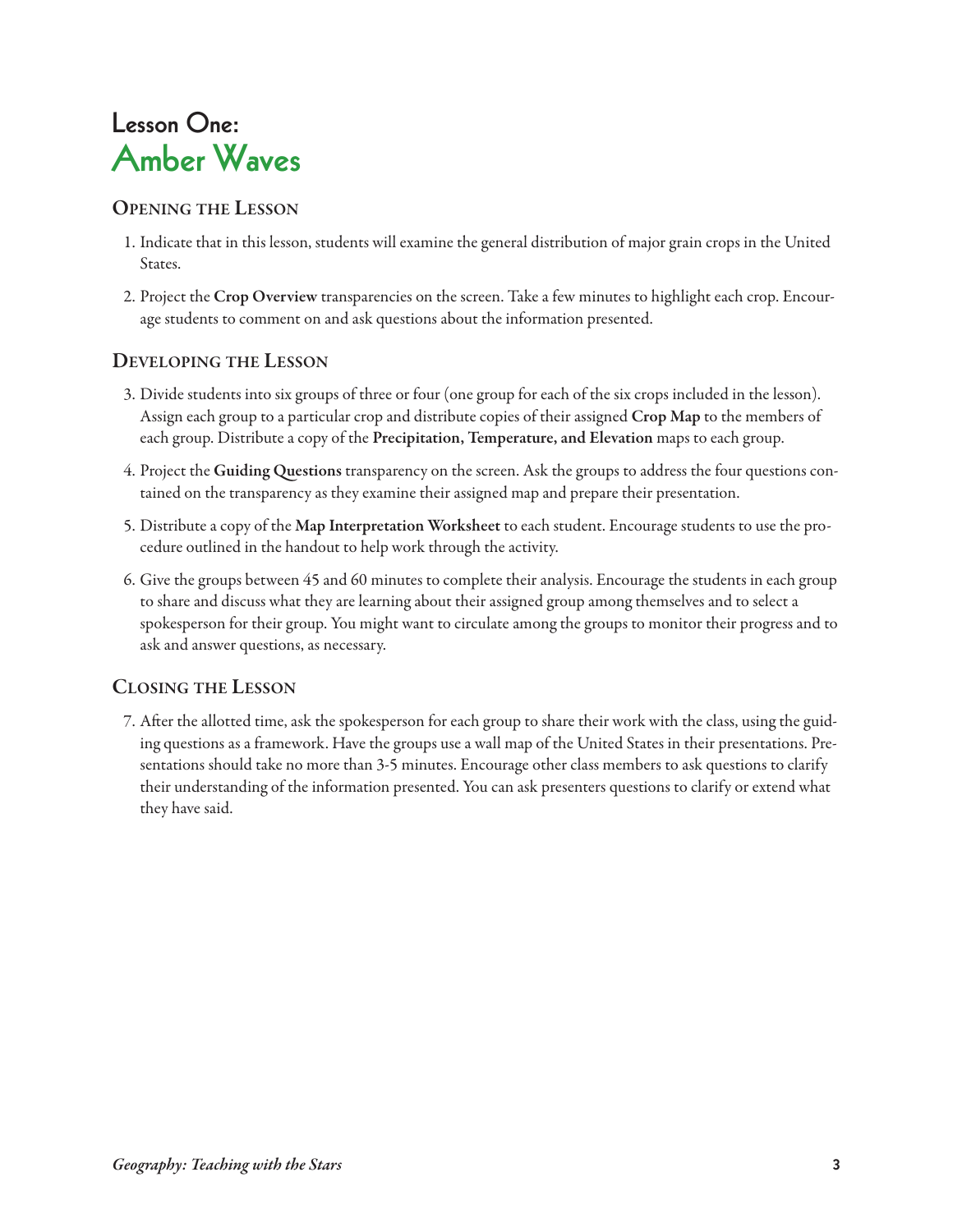### **Crop Overview**

#### **OVERVIEW: CORN**

- Corn is the most widely produced feed grain in the United States, accounting for more than 90 percent of total value and production of feed grains.
- Around 80 million acres of land are planted to corn, with the majority of the crop grown in the Heartland region.
- Most of the crop is used as the main energy ingredient in livestock feed.
- Corn is also processed into a multitude of food and industrial products including starch, sweeteners, corn oil, beverage and industrial alcohol, and fuel ethanol.
- The United States is a major player in the world corn trade market, with approximately 20 percent of the corn crop exported to other countries.

#### **OVERVIEW: RICE**

- Rice is produced worldwide and is the primary staple for more than half the world's population.
- In the United States, rice farming is a high-cost, high-yielding, large-scale production sector that depends on the global market for almost half its annual sales.
- Although the United States ships rice worldwide, the Western Hemisphere is the largest market for U.S. exporters.

#### **overvieW: Wheat**

- The United States is a major wheat-producing country, with output typically exceeded only by China, the European Union, and India.
- Wheat ranks third among U.S. field crops in both planted acreage and gross farm receipts, behind corn and soybeans.
- U.S. wheat harvested area has dropped off nearly 30 million acres, or nearly one-third, from its peak in 1981 because of declining returns compared with other crops and changes in government programs that allow farmers more planting flexibility.
- About half of the U.S. wheat crop is exported.
- Despite rising global wheat trade, the U.S. share of the world wheat market has eroded in the past two decades.
- Winter wheat, which normally accounts for 70 to 80 percent of U.S. production, is planted in the fall and harvested in the spring or summer.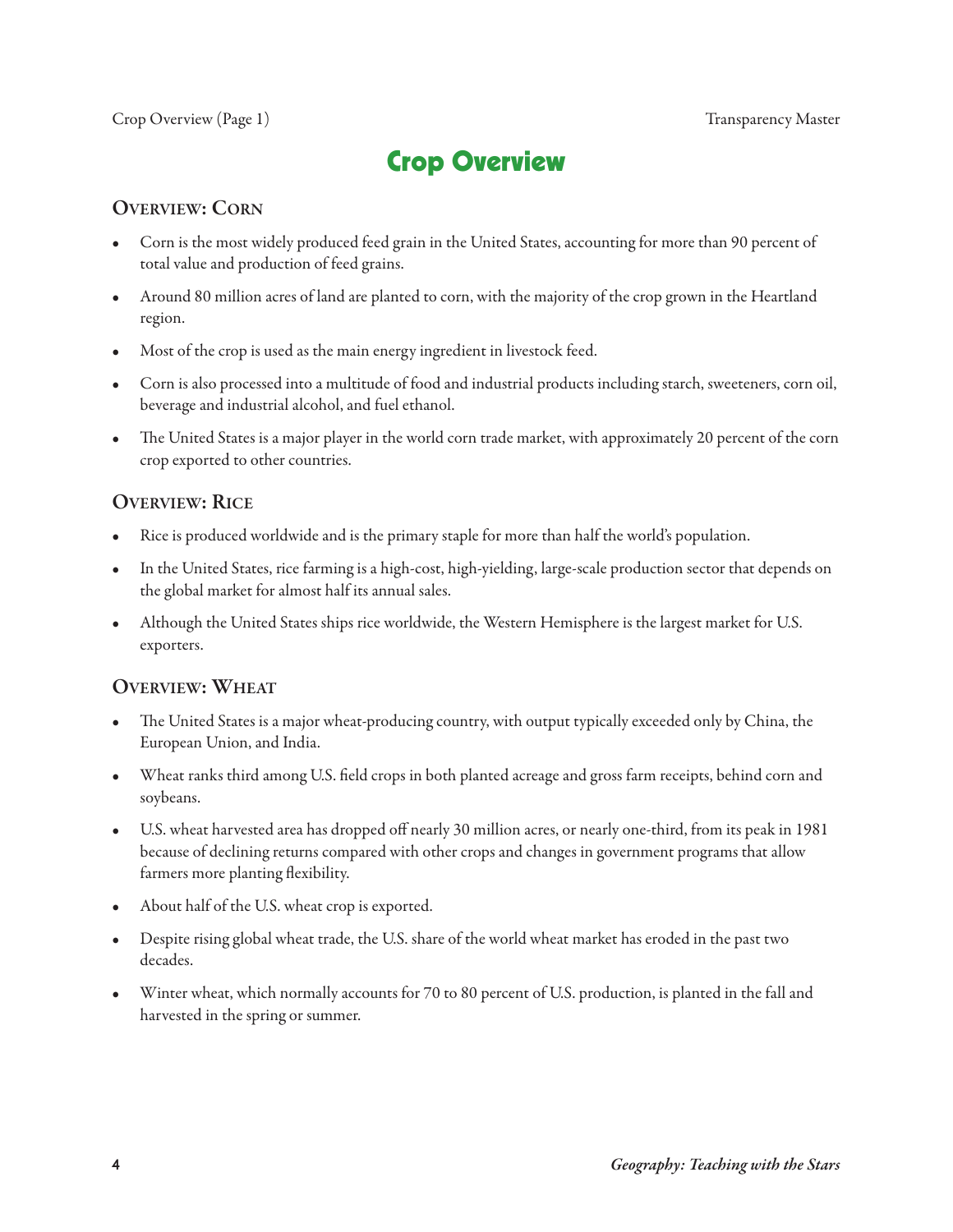#### Crop Overview (Page 2) Transparency Master

#### **overvieW: sorGhUM**

- sorghum is a principal feed ingredient for cattle hog and poultry feed.
- Sorghum is ground, cracked, steam flaked, and/or roasted. It can be cooked like rice, made into porridge, baked into flatbreads and popped like popcorn. A small amount is grown for syrup,
- Sorghum originated in Egypt 4,000 years ago.
- It is believed that Benjamin Franklin introduced the first grain sorghum crop to the United States.
- Sorghum ranks fifth among the most important cereal crops of the world, after wheat, rice, maize, and barley in both total area planted and production.

#### **overvieW: barley**

- Barley is the fourth most important grain crop in the United States
- It was first discovered as a wild grass in Asia, thousands of years ago
- Christopher Columbus may have brought barley to North America on this 1492 journey.
- Half or more of the barley grown in the US is used for livestock feed.
- It is used as an ingredient in prepared foods such as breakfast cereals, soups, breads, cookies, crackers, and snack bars.

#### **OVERVIEW: OATS**

- Oats are a cereal grain used primarily as food for livestock, especially horses.
- Only about 5 percent of oats are consumed by humans, chiefly in the form of rolled oats or oatmeal for breakfast foods.
- During the Bronze Age, the time when horses were first used as draft animals, oats were widely grown in N Europe
- Oats were once considered a weed which grew with barley and wheat.
- Oats were introduced into the Americas in 1602 by a sea captain who planted them in one of the islands off the coast of Massachusetts.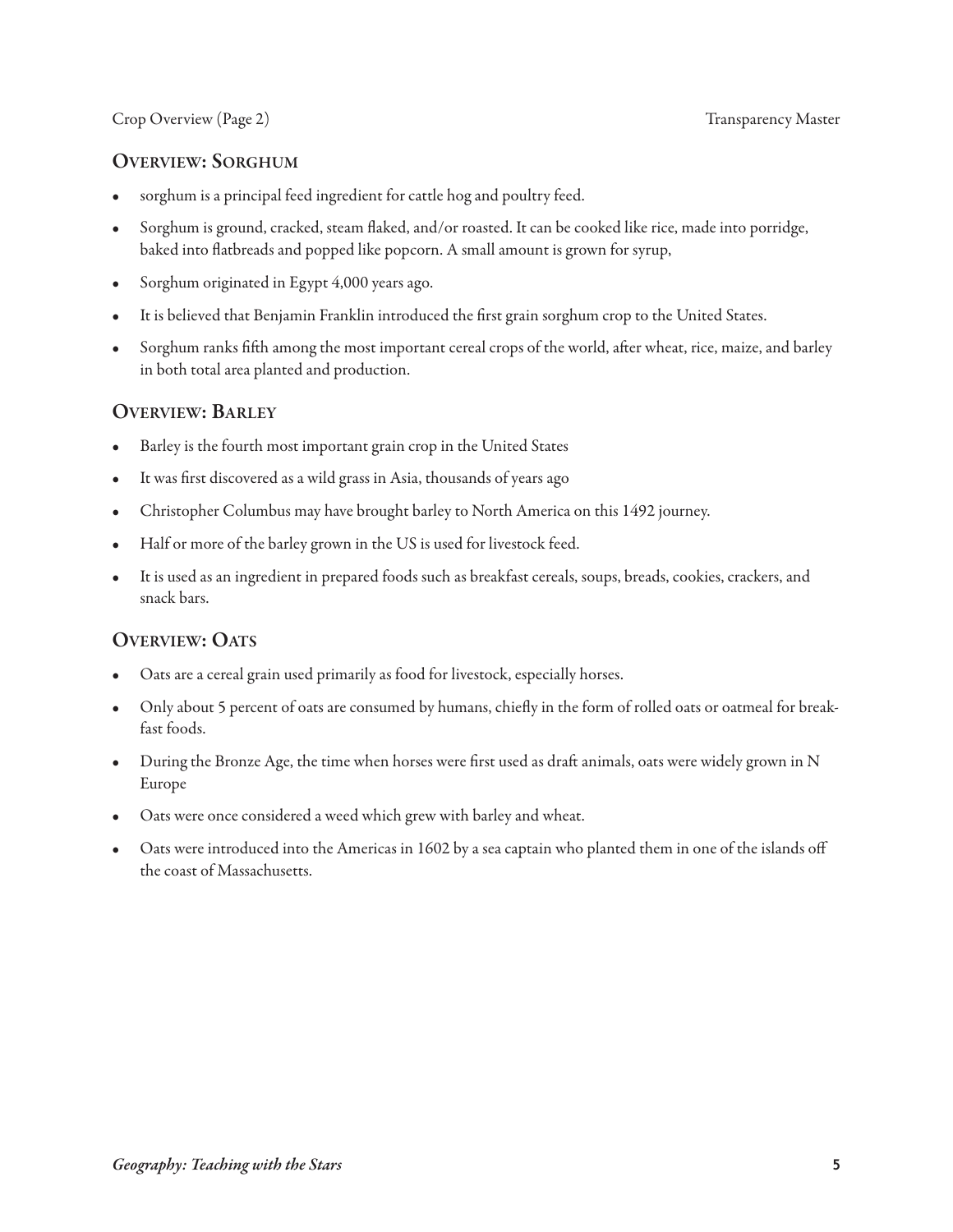Guiding Questions Transparency Master

### **Guiding Questions**

1. In what regions was the crop grown?

2. What is the climate (temperature and percipitation) where the crop was grown?

3. What was the landscape (elevation) in these areas?

4. Were you surprised by anything you learned about your crop?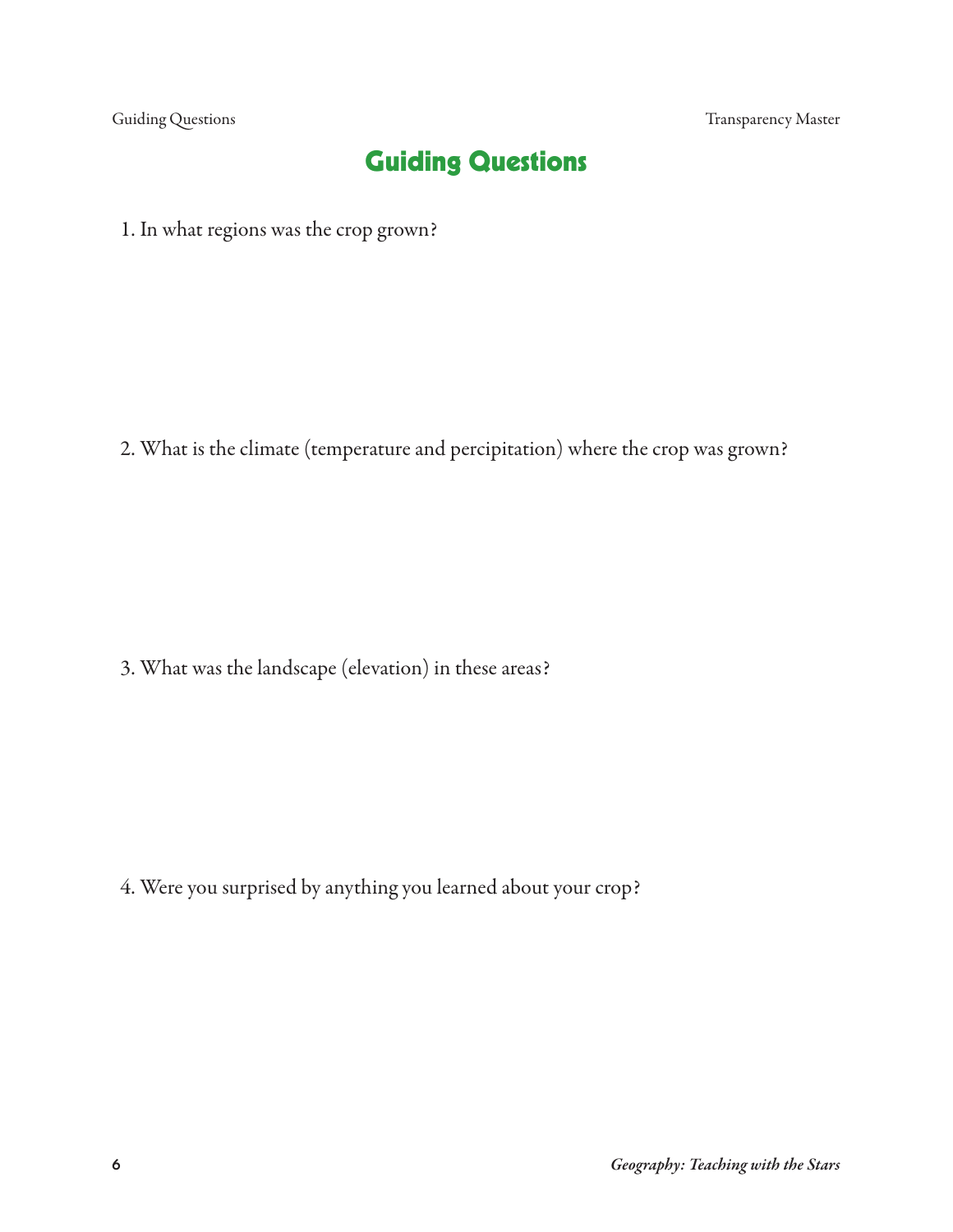Map Interpretation Worksheet Student Handout

### **Map Interpretation Worksheet**

The following three-step procedure can be used for unlocking the information contained in a map.

#### **step 1: What is the map about?**

The first step in obtaining information from a map is previewing. This is done to determine what the map is about. Previewing involves five tasks.

- A. Inspect the title: This will allow you to quickly determine the subject of the map.
- B. **Decode the symbols:** Always study the legend to find out what the symbols used on the map mean. Remember, some of the symbols used are not listed in the legend.
- C. Examine the scale: The map scale tells the relation between distance on the map and distance on the ground.
- D. **Use the direction indicator to find north:** Knowing where north and the other cardinal directions are make it possible to find and describe the location of features on the map.
- E. Check the footnotes: The map footnotes tell the source of the map information and may provide further information, important to understanding what the map is about.

Complete each of the five tasks outlined above for your assigned crop map. Record your observations of what the map is about in the space below:

#### **step 2: What does the map say?**

The second step in examining a map is determining what the map says. This involves looking carefully at the particular way in which things are arranged over the entire map. A basic distinction is made between clustered arrangements and even arrangements. With a clustered arrangement, things are located close together. With an even distribution, things are more spread over the map area.

Is the crop you are examining clustered in certain places in the United States or is it evenly distributed over the country? If it is clustered, where in the country is it clustered? Record your observations about what the map says in the space below.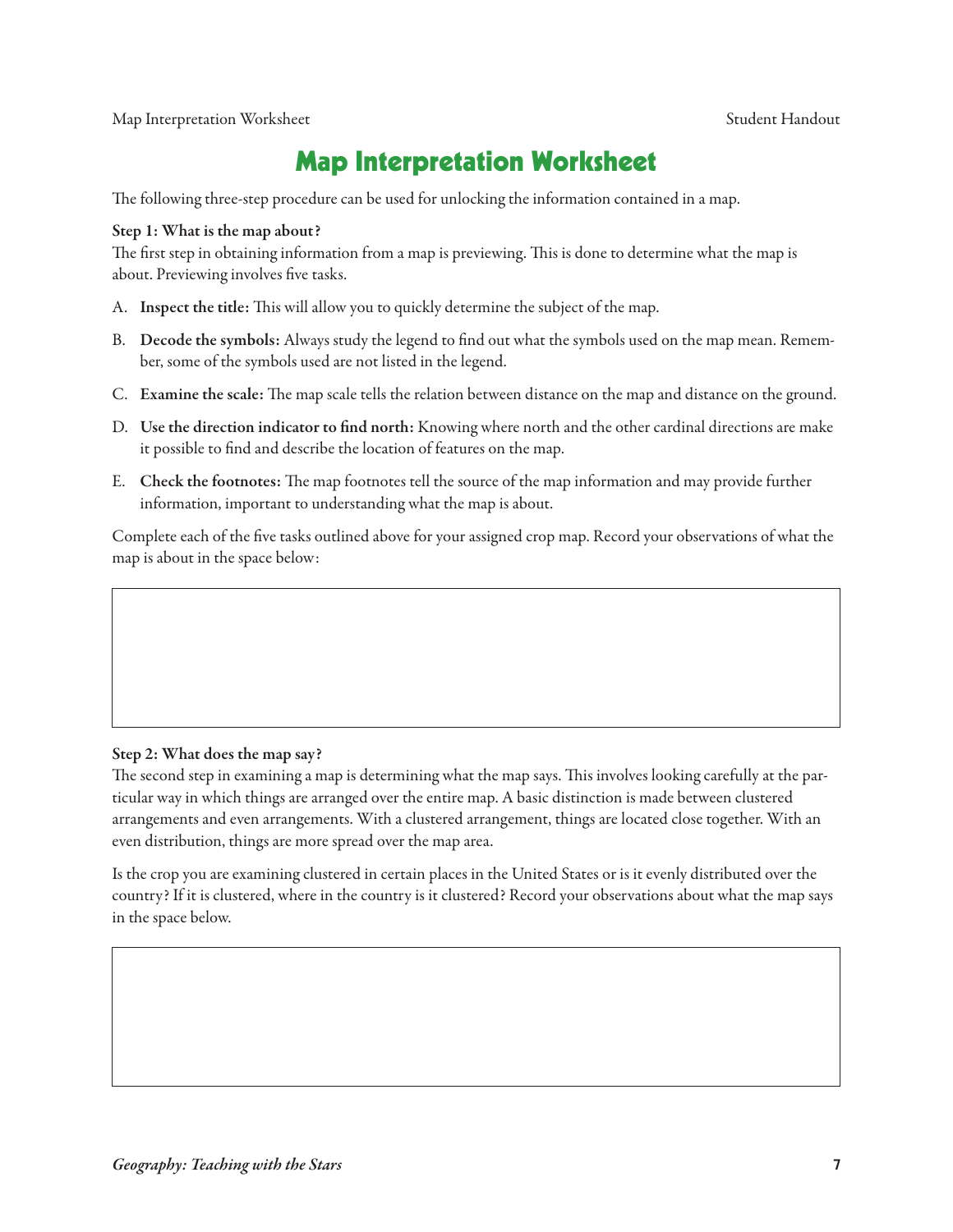Map Interpretation Worksheet (Page 2) Student Handout

#### **Step 3: Summarizing the Information**

The information obtained from the map should be combined into a brief, well-oragized summary paragraph.

Record your summary paragraph about your crop map in the space below.

#### **step 4: What does the map mean?**

Once the arrangement of things on the map has been described, the final step in examining the map is to determine what the arrangement means. An even or clustered arrangement of things suggests that there is an explanation for why those things are located where they are. For example, in this lesson, you might ask why is a particular crop clustered where it is?

A strategy for beginning to explain a particular arrangement, for example a crop clustered in a particular region of the country, is to compare it to the arrangement of other related phenomena. For example, you might ask, "What other phenomena are related to the distribution of the crop I am studying?. This strategy involves four parts:

- 1. Determine what to compare.
	- Develop one or more possible explanations of the arrangement of the phenomenon you are studying. For example, elevation patterns may help explain the distribution of rye production in the US.
	- Describe why a relationship might exist between the arrangements under consideration. For example, rye thrives when it is grown on relatively flat land.
	- Use that explanation as a guide in deciding what to compare. For example, I will compare a map of rye production to a map of elevation.
	- Ask the question, "How does the arrangement of one phenomenon (for example rye) compare with the other arrangement (for example, elevation).

Follow these four steps to determine what phenomena to compare to your crop map. Record your ideas in the following space.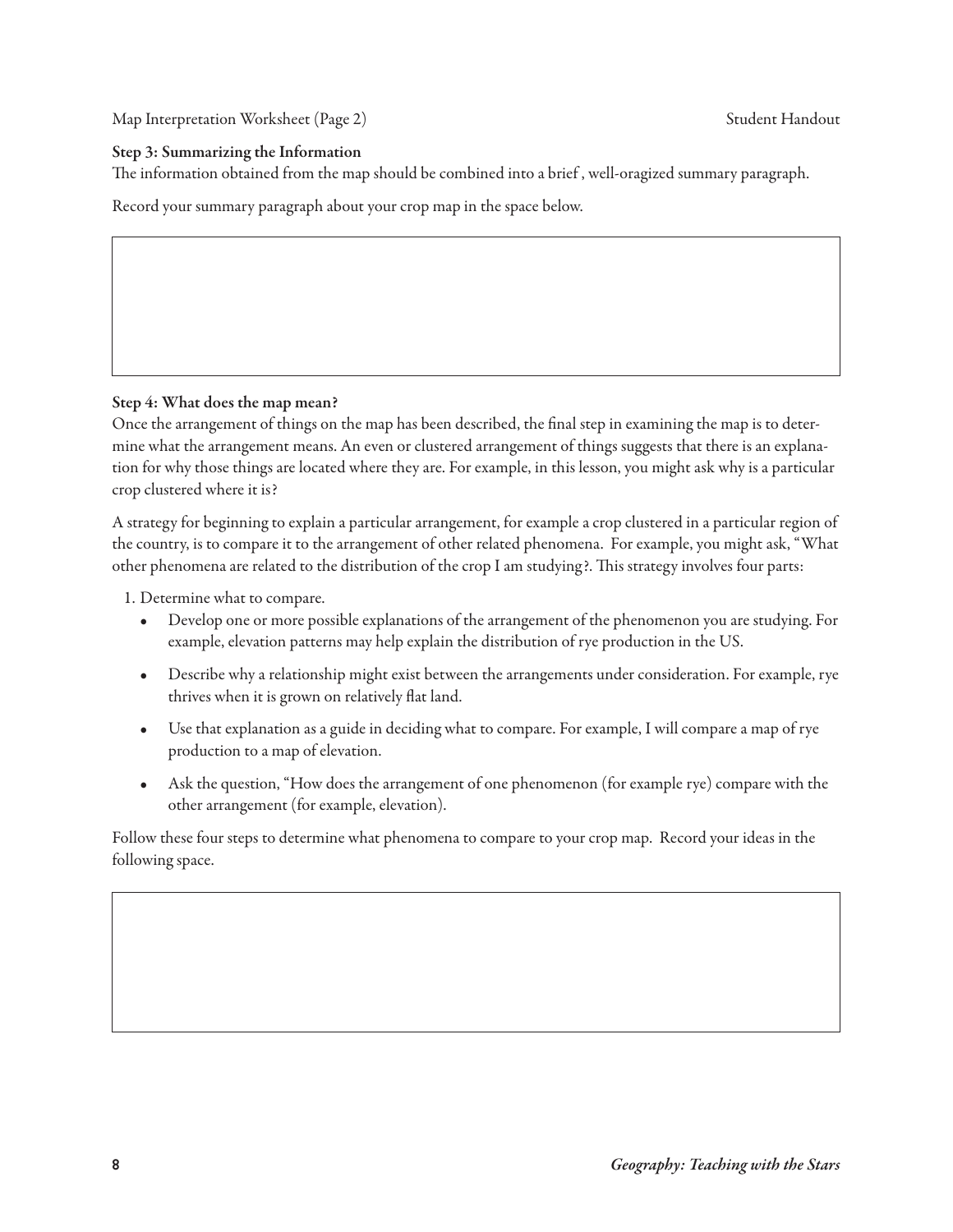Map Interpretation Worksheet (Page 3) Student Handout

2. Use comparable maps.

- Information contained on the maps being compared must be for the same study area. For example, a map that has information for a state cannot be compared with a map that has information of the entire country. Note: You will be given comparable maps to use in this activity.
- Important: Before going further, answer the "What does it mean?" and the "What does it say?" questions for all maps being used to make comparisons.

3. Compare the arrangements.

• Once the arrangements to be compared have been determined, comparable maps showing those arrangements have been secured, and you know what all of the maps you plan to use are about and what they say, the actual comparison can be made. To do this, lay the map transparency of one of your possible explanations (for example, elevation) over the distribution you are trying to explain (for example rye production), and compare them. You might find, for example, that, in comparing the elevation map to the rye production map, that rye grows at low lying flat areas. Repeat this step for each of your possible explanations.

Describe the similarities and differences between the maps that you compared in the space below.

4. Draw conclusions from the comparison.

- Once the arrangement of phenomena on the maps has been compared, it is possible to draw conclusions about the relationship between the two distributions. If the arrangement of one phenomenon is similar to that of another, it can be concluded that the arrangements are related. For example, if two maps show that the location of low lying areas and the location of rye production are generally similar, you can tconclude that rye grows at low elevations
- There may be some differences within the generally similar patterns. That inconsistency may suggest that other factors are also at work. For example, the fact that there are areas of low elevation elsewhere in the country where rye is not grown indicates that while elevation is one of the factors that influences where barley is grown, it is not the only factor. You can then test other possible explanations.

Draw conclusions from the maps you compared. Record your observations in the space below.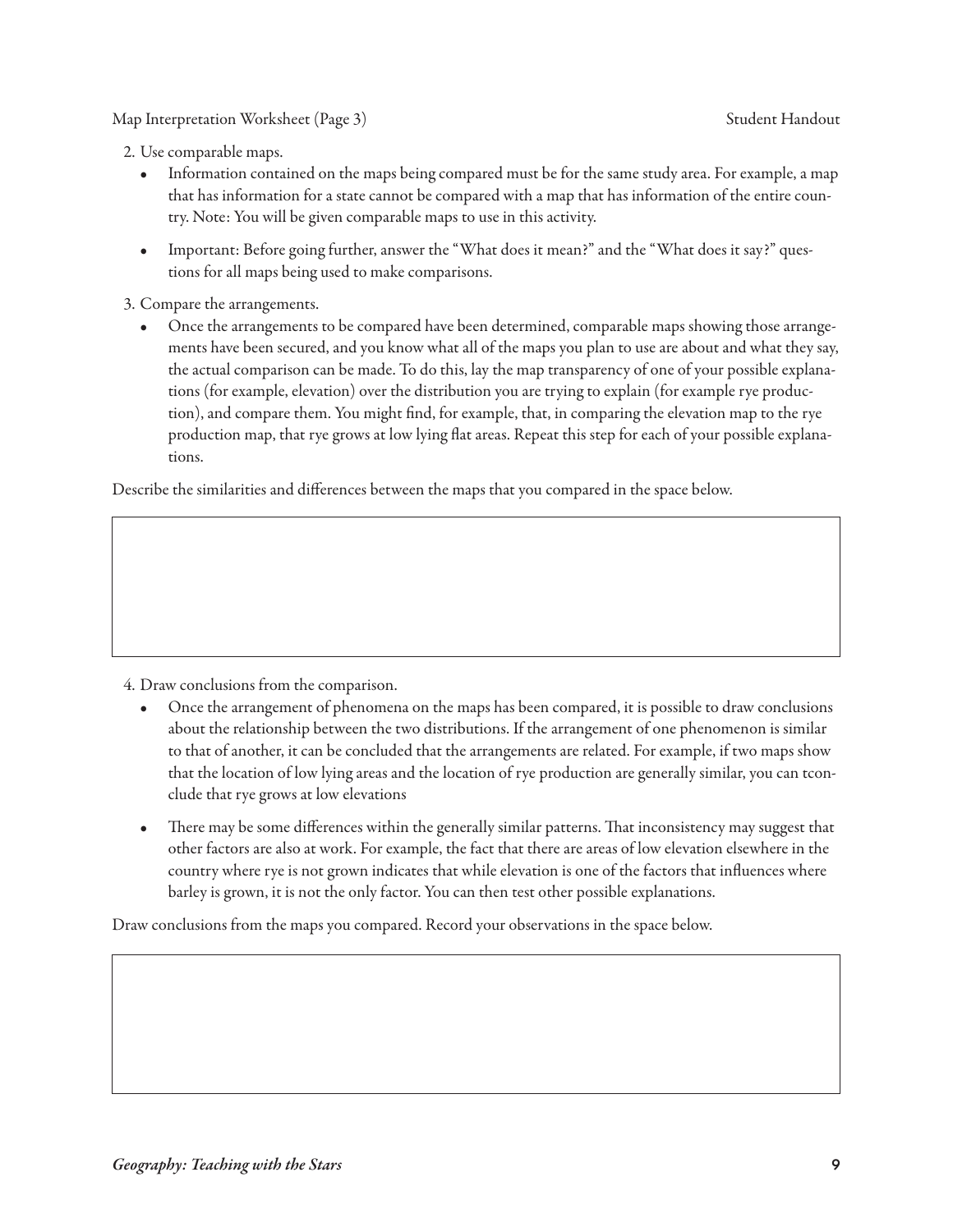## **Lesson Two: Got Milk?**

(2 days)

#### **openinG the lesson**

- 1. Distribute a copy of the **Milk cow Map** handout to each student.
- 2. Ask for volunteers to describe the pattern of dairy production in the United States, portrayed on the map.
- 3. If students need practice in interpreting maps, you might distribute a copy of the **Map interpretation procedure** handout to each student, and have them work in pairs to interpret the map using the handout as a guide. Give the pairs about 15-20 minutes to complete this task. After the time allotted, ask for volunteers to share their work for the three step procedure with the class.
- 4. Indicate to students that in this lesson they will explore one of the problems that results from intensive dairy farming.

### **DevelopinG the lesson**

- 5. Remind students that one of the areas on their maps where dairy farming is clustered is Wisconsin. Indicate that they will be examining a case study focusing on a dairy producing county in Wisconsin.
- 6. Distribute a copy of the **joel rekas' Decision** handout to each student. Have students read the story, using the guiding questions contained in the handout to structure their reading.
- 7. Call on students to recount the basic aspects of the story. For example, you can call on one student to give the name of the main character involved. Others could be asked to summarize the story as they understand it. Focus the discussion on the situation the central character confronts, the decision he must make, and the possible alternatives.
- 8. Divide the class into four groups: the County Council, including Joel Rekas; environmentalists, home owners, and dairy farmers and businessmen. Have each group prepare a position statement, based on the role they are playing, and choose a spokesperson for the role. You could move among the groups explaining in more detail what their roles are, suggesting possible strategies to use, and answering any questions that the groups have. Give the groups between 30 and 45 minutes to complete this task.

### **conclUDinG the lesson**

- 9. After the allotted time, have the county board spokesperson assemble the meeting, lay out the general issue to be considered, and invite the spokespeople for the various groups to present their arguments. After the formal comments by stakeholders, the Council should encourage individuals to comment further on the proposed law.
- 10. Call for a short break while the County Council decides on a course of action. Then have the Council spokesperson present the Council's decision to the meeting participants. After the Council spokesperson presents the decision, meeting participants should be encouraged to express their opinions on the decision, based on what they learned in the activity.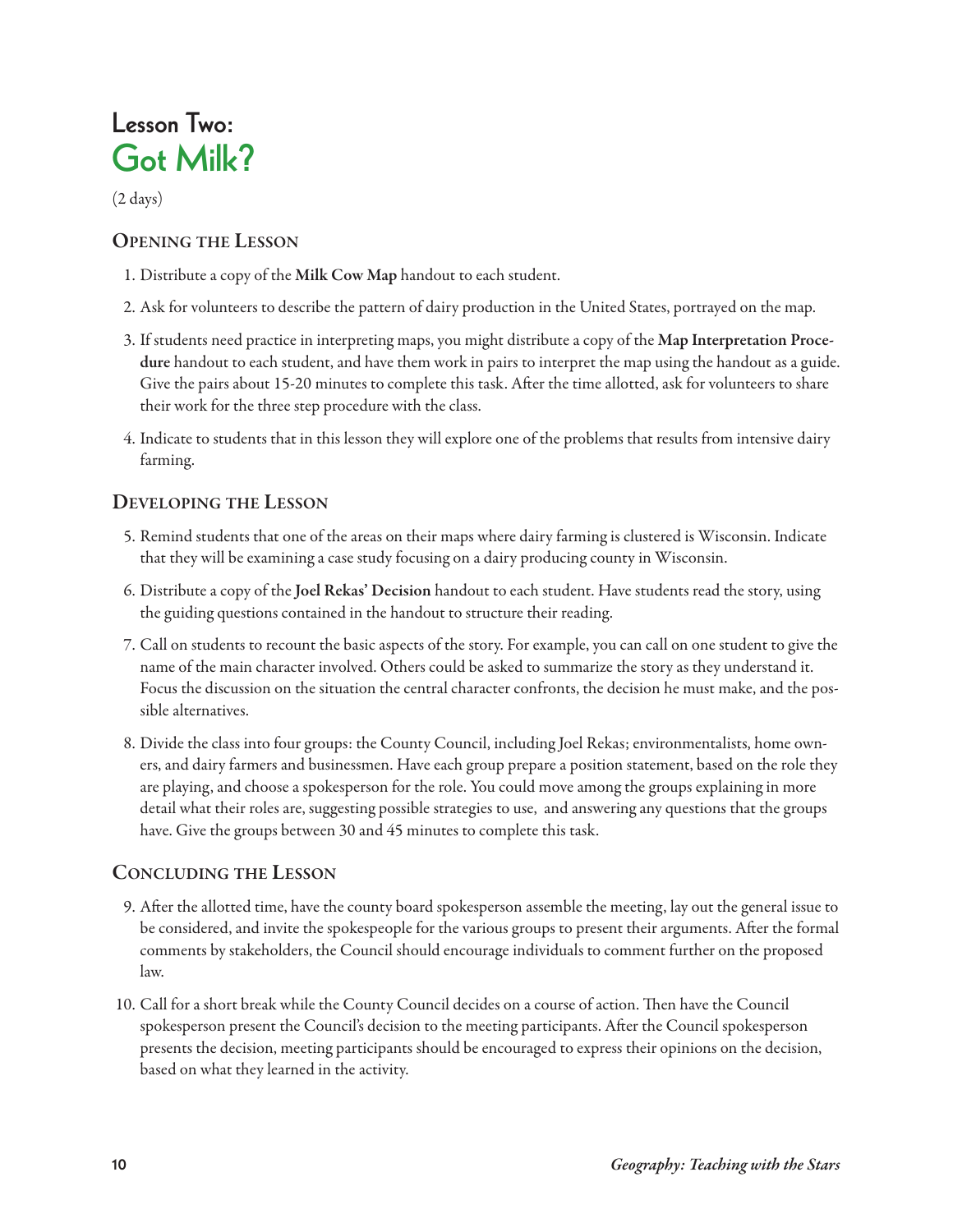

Source: [http://www.agcensus.usda.gov/Publications/2007/Online\\_Highlights/Ag\\_Atlas\\_Maps/](http://www.agcensus.usda.gov/Publications/2007/Online_Highlights/Ag_Atlas_Maps/Livestock_and_Animals/Livestock,_Poultry_and_Other_Animals/07-M140-RGBDot1-largetext.pdf) [Livestock\\_and\\_Animals/Livestock,\\_Poultry\\_and\\_Other\\_Animals/07-M140-RGBDot1-largetext.pdf](http://www.agcensus.usda.gov/Publications/2007/Online_Highlights/Ag_Atlas_Maps/Livestock_and_Animals/Livestock,_Poultry_and_Other_Animals/07-M140-RGBDot1-largetext.pdf)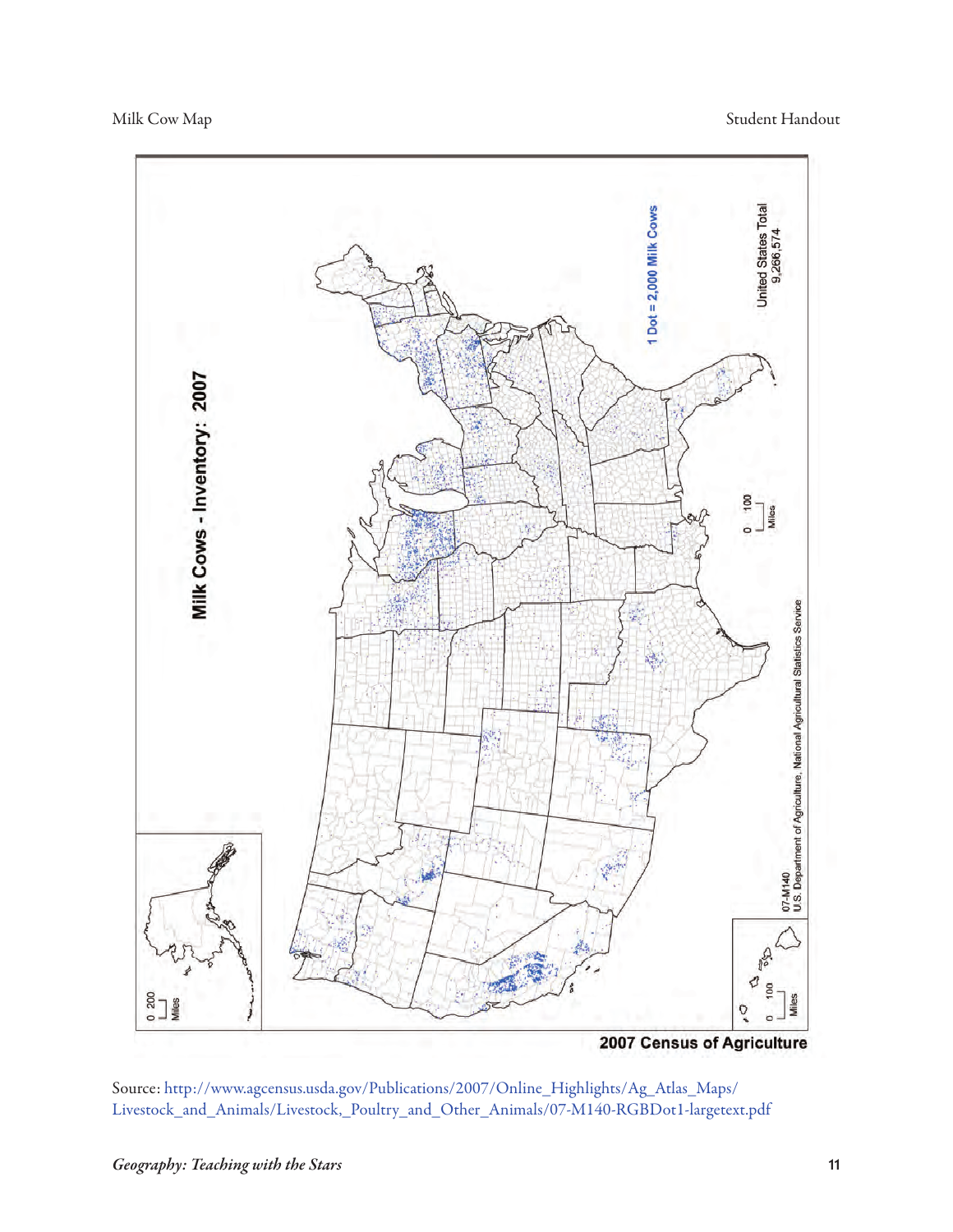### **Joel Rekas' Decision**

Joel Rekas grew up in Brown County, Wisconsin. Green Bay is the county seat. The county is one of the nation's largest milk-producing regions. His family had little money. It was a real struggle to go to college, which he financed by working on dairy farms near his home in Morrison every summer.

For several years after graduating for the University of Wisconsin Law School, Joel practiced law in Brown and surrounding counties. Many of his clients were dairy farmers. Eventually, some of the local people persuaded him to run for a seat as a commissioner on the Brown County Council. Dairy farmers in the county, whom he knew all his life, contributed substantially to his campaign, which he won.

In his role as commissioner, Joel travelled around the county meeting with constituents. On these trips, he heard some disturbing stories. In Morrison, for example, more than one hundred wells, the main source of water for homes, were polluted in a three month period. As parasites and bacteria seeped into drinking water, residents suffered from chronic diarrhea, stomach illnesses, and severe ear infections. As one woman told him, "Sometimes it smells like a barn coming out of the faucet." Tests of her water showed it contained with E.coli, coliform bacteria, and other contaminants found in, among other things, cow manure. Her young son developed ear infections that eventually required an operation. Her doctor told her that the infections were probably caused by bathing in polluted water.

From his experience working on dairy farms, Joel knew that the dairy herds in Brown County were growing. One farmer he worked for had just 60 cows 20 years ago. Now he has 1, 400 animals milked by suction pumps. The growth of this farmer's herd was easily matched by many other farmers in the county. Joel learned that in his home county, the cows produce more than 260 million gallons of manure each year, much of it spread on nearby grain fields as fertilizer. When the amounts of waste spread on the fields are too great, and the waste is washed off the land, by melting snow or a heavy rainfall for example, bacteria and chemicals can flow into the ground and contaminate residents' well water.

At the beginning of his second term as a commissioner, the Brown County Board of Commissioners was considering a law giving the County Council the powers to regulate discharge of farm waste into streams and groundwater. The law would permit the county to specify and monitor how much and when manure could be applied to fields, in an effort to control water contamination.

A local environmentalist told the Council that she is fairly certain that manure had contaminated well water, making residents ill. As she said, "One cow produces as much waste as 18 people. There just isn't enough land to absorb that much manure, but we don't have laws to force people to stop."

Expert testimony before the County Council indicated that runoff from all but the largest farms is essentially unregulated by many of the federal laws intended to prevent pollution and protect drinking water sources. The Clean Water Act of 1972 largely regulates only chemical contaminants that move through pipes or ditches. That means it does not typically apply to waste that is spread on a field and seeps into the groundwater. As a result, many of the agricultural pollutants that contaminate drinking water sources are often subject only to state and county regulations, which have failed to protect nearby residents. These are the residents who depend on well water for their fresh water supply.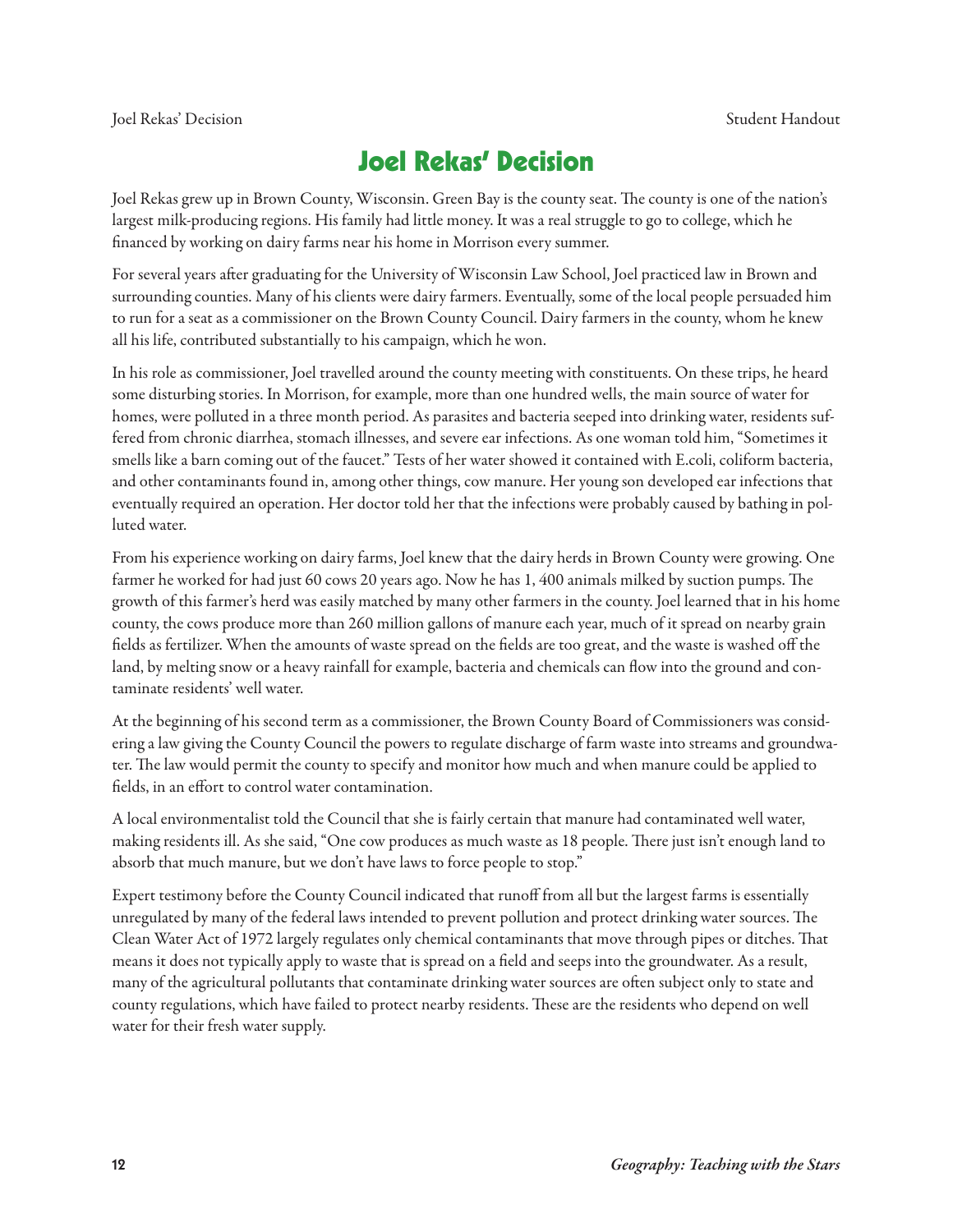#### Joel Rekas' Decision (Page 2) Student Handout (Page 2) Student Handout (Student Handout (Student Handout (Student Handout (Student Handout (Student Student Student Student Student Student Student Student Student Student St

Another expert witness argued that it is often difficult to definitively link a specific instance of disease to one particular cause, like water pollution. Even when tests show that drinking water is polluted, it can be hard to pinpoint the exact source of the contamination. It might be dairy farms, but it could also be rural homes, suburban development or other "non-point" sources of pollution. .And dairy owners argued that it was unfair to blame them for the county's water problems. They noted that state regulators were unable to definitively establish the source of recent contamination episodes.

Joel faces the issue of contaminated water first hand. There were signs above drinking fountains at his children's elementary school warning that the water might be dangerous for young children. He knows there is a problem of well contamination. He also understands that while dairy farming is critical to the county's economy, the dairies collectively create as much as a million gallons of waste every day. If the County regulates how much manure can be spread on the grain fields, what would farmers do with that extra waste? Besides, if they could not use manure, a natural fertilizer, on their grain crop, would they turn to chemical fertilizers to grow their grain, the primary food source for dairy cattle? How would using chemical fertilizers affect the water supply? Also he is not absolutely sure that the contaminants in the water were coming from the dairy farms, based on what he heard from expert testimony.

Should Joel and the other members of the Brown County Council vote to support the bill cracking down on dairy farmers?

Adapted from "Health Issues Abound as Farm Runoff Fouls Wells." Charles Duhigg. New York Times. September 18, 2009.